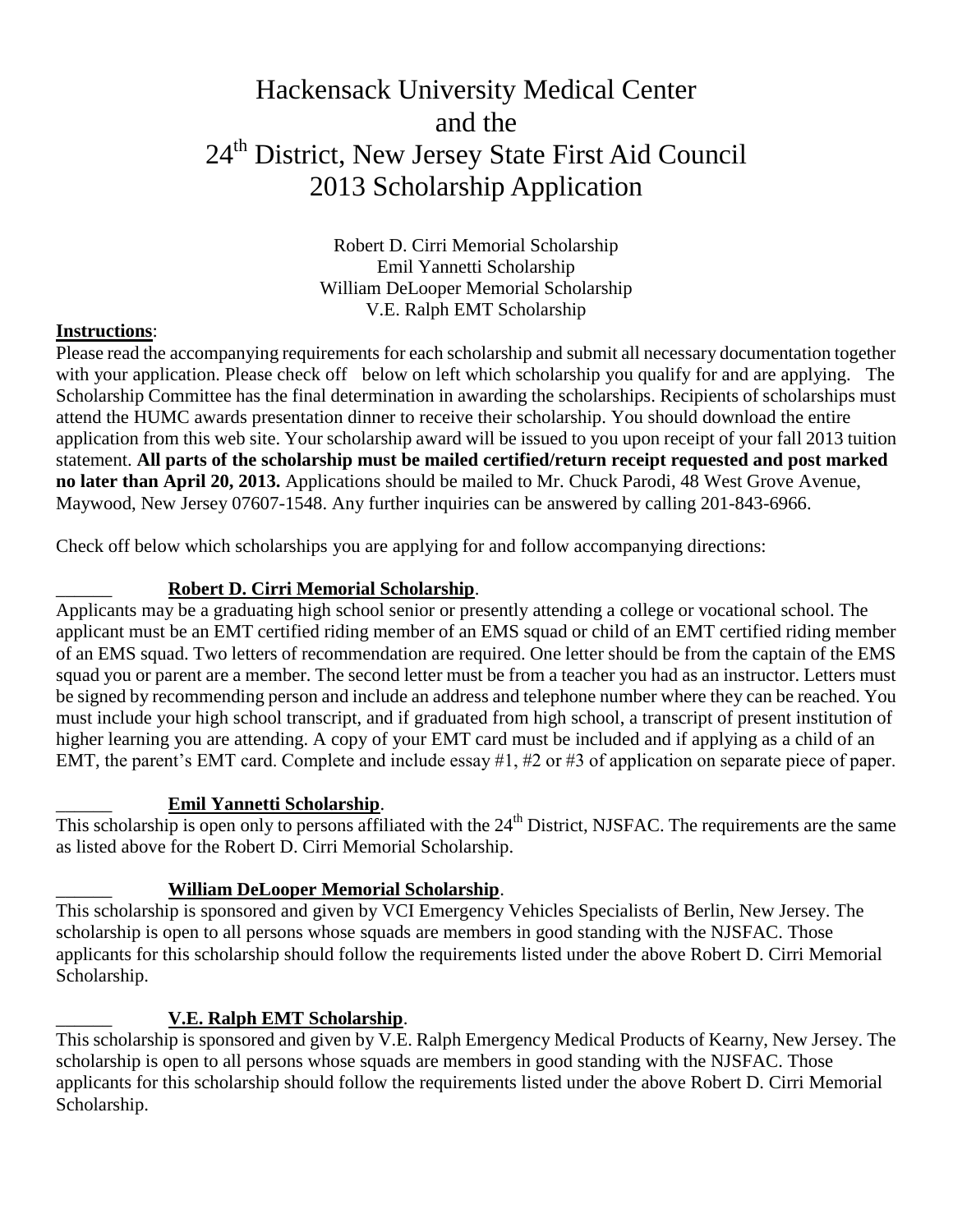# **Complete the following (type or print neatly)**

|                 | $\text{(last)}$                                                                                                                                                                                                                     | (first)      | (middle)              |              |
|-----------------|-------------------------------------------------------------------------------------------------------------------------------------------------------------------------------------------------------------------------------------|--------------|-----------------------|--------------|
|                 |                                                                                                                                                                                                                                     |              |                       |              |
|                 | (number $\&$ street)                                                                                                                                                                                                                | (town)       | (zip code)            |              |
|                 |                                                                                                                                                                                                                                     |              |                       |              |
|                 |                                                                                                                                                                                                                                     |              |                       |              |
|                 |                                                                                                                                                                                                                                     |              |                       |              |
| this school.    | Include with application a copy of your high school transcript that includes senior year classes, SAT or ACT<br>scores, GPA, and class ranking. If already in a institute of higher learning, please also include a transcript from |              |                       |              |
|                 |                                                                                                                                                                                                                                     |              |                       |              |
|                 |                                                                                                                                                                                                                                     |              |                       |              |
|                 | Parent's marital status: _____ married _____ divorced _____ separated                                                                                                                                                               |              |                       |              |
|                 | List brothers and sisters supported by your parents:                                                                                                                                                                                |              |                       |              |
| Name            |                                                                                                                                                                                                                                     | Age          |                       | Relationship |
|                 |                                                                                                                                                                                                                                     |              |                       |              |
|                 | List school activities. Include such activities as clubs, athletics, class office held, etc. Indicate what years<br>participated and advisors name for each activity.                                                               |              |                       |              |
| <b>ACTIVITY</b> | POSITION HELD                                                                                                                                                                                                                       | <b>YEARS</b> | <b>ADVISOR'S NAME</b> |              |
|                 |                                                                                                                                                                                                                                     |              |                       |              |
|                 |                                                                                                                                                                                                                                     |              |                       |              |

\_\_\_\_\_\_\_\_\_\_\_\_\_\_\_\_\_\_\_\_\_\_\_\_\_\_\_\_\_\_\_\_\_\_\_\_\_\_\_\_\_\_\_\_\_\_\_\_\_\_\_\_\_\_\_\_\_\_\_\_\_\_\_\_\_\_\_\_\_\_\_\_\_\_\_\_\_\_\_\_\_\_\_\_\_\_\_\_\_\_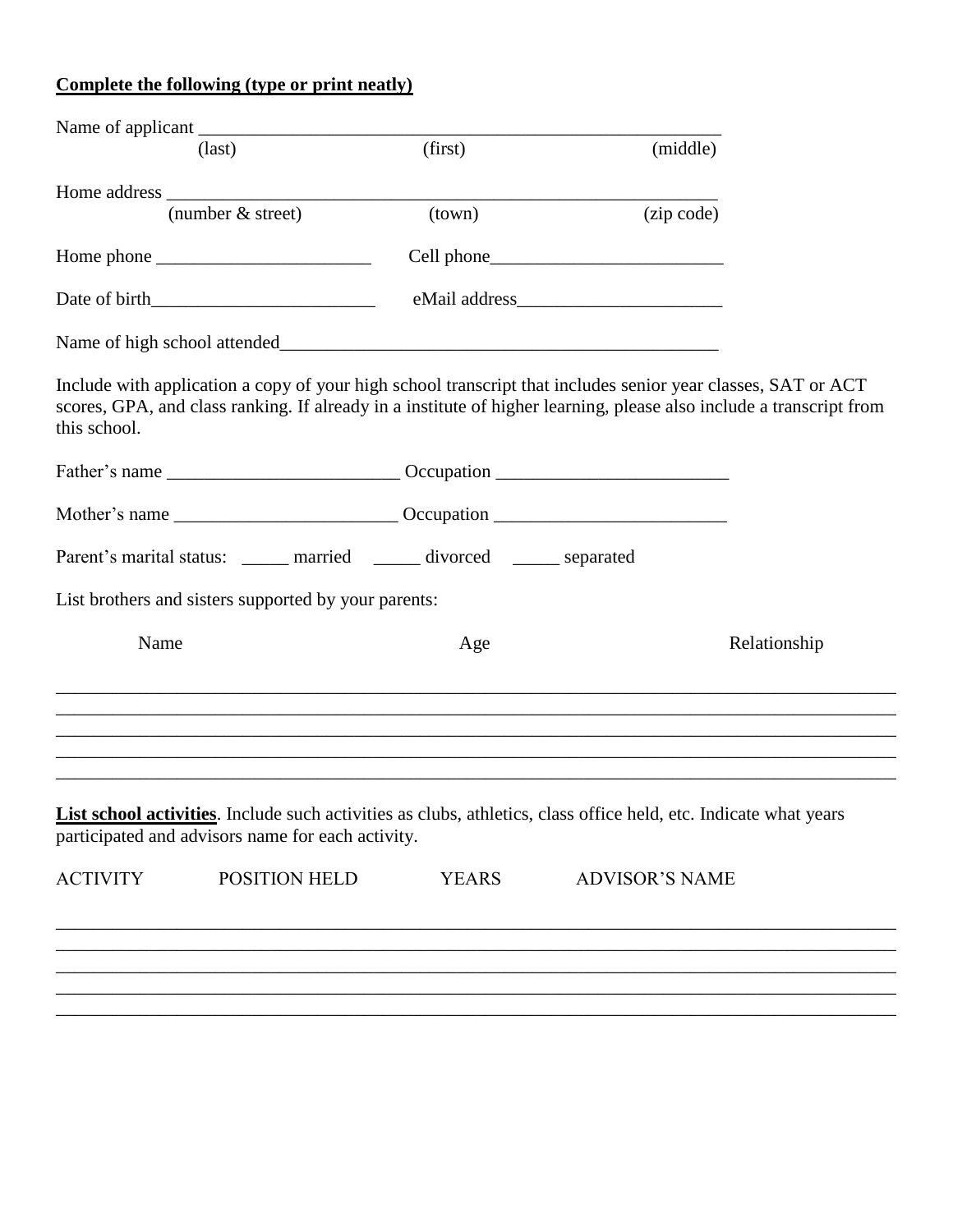List community activities. Include such activities as scouting, church organization, service activities, etc.

| <b>ACTIVITY</b>               | POSITION HELD                                                                     | <b>YEARS</b>     | <b>ADVISOR'S NAME</b>    |  |
|-------------------------------|-----------------------------------------------------------------------------------|------------------|--------------------------|--|
|                               |                                                                                   |                  |                          |  |
|                               |                                                                                   |                  |                          |  |
| <b>List work experiences.</b> |                                                                                   |                  |                          |  |
|                               | EMPLOYER POSITION HELD                                                            | <b>YEARS</b>     | <b>SUPERVISOR'S NAME</b> |  |
|                               |                                                                                   |                  |                          |  |
|                               |                                                                                   |                  |                          |  |
|                               | List special awards/recognition you have received:                                |                  |                          |  |
|                               |                                                                                   |                  |                          |  |
|                               | What course of study do you plan to take in college?                              |                  |                          |  |
|                               | List the college/universities (in order of preference) to which you have applied: |                  |                          |  |
| College/university            |                                                                                   | Tuition per year | Room & Board per year    |  |
|                               |                                                                                   |                  |                          |  |
|                               |                                                                                   |                  |                          |  |
|                               |                                                                                   |                  |                          |  |